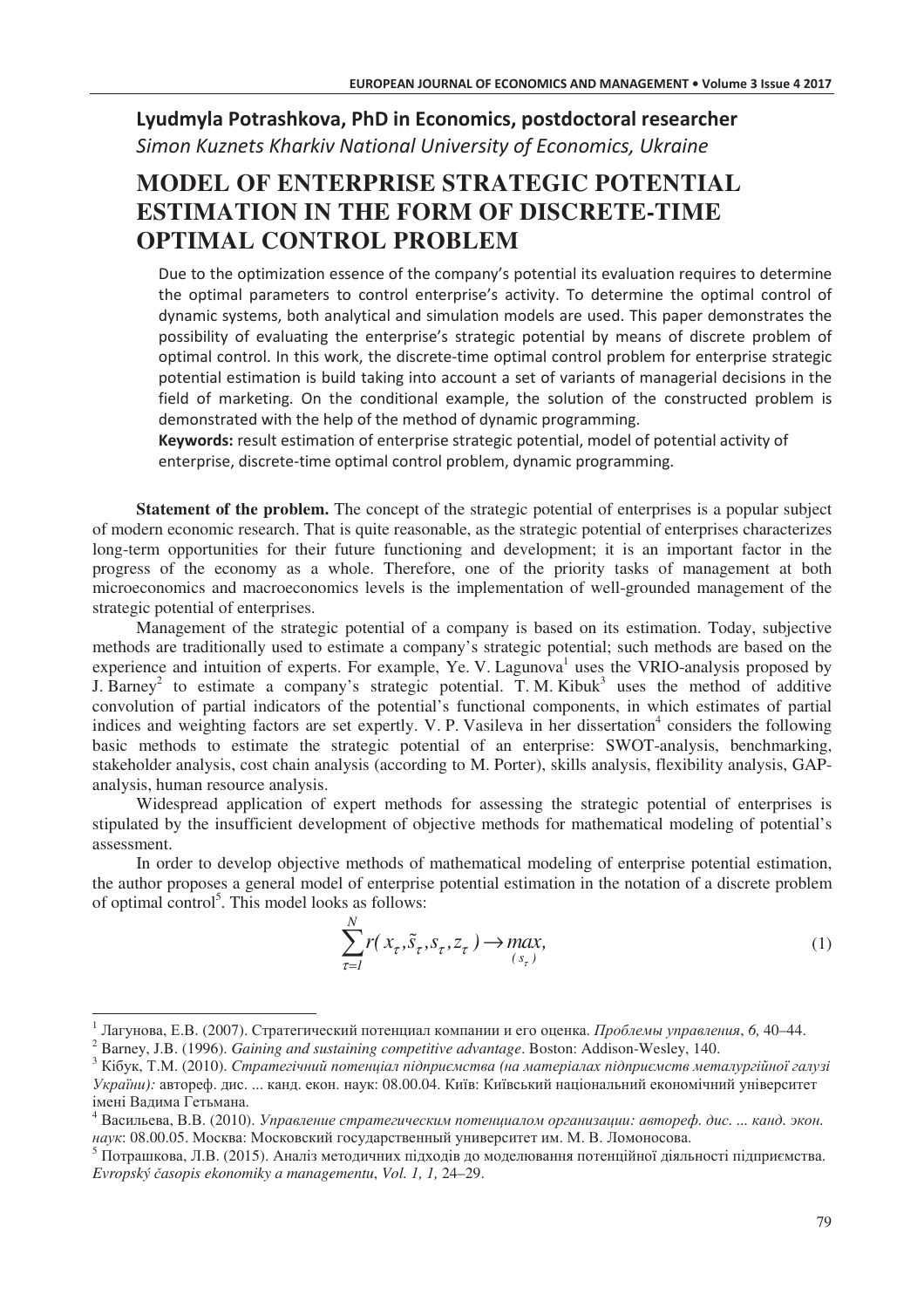$$
s_{\tau} \in S^{set}(x_{\tau}, \tilde{s}_{\tau}, z_{\tau}), \tag{2}
$$

$$
x_{\tau+1} = x_{\tau} + d(x_{\tau}, \tilde{s}_{\tau}, s_{\tau}, z_{\tau}), \ x_{I} = \tilde{x}, \ \tau = \overline{1..N}, \tag{3}
$$

where:  $\tau$  – the number of the time interval within the planning period;  $r_t = r(x_t, \tilde{s}_t, s_t, z_t)$  – profit of the enterprise within the interval  $\tau$ ;  $x_{\tau}$  – vector of characteristics of enterprise resources in an interval  $\tau$ ;  $\tilde{x}$  – the given vector of characteristics of enterprise resources at the beginning of the planning period;  $S_7$  – vector of controlled parameters of enterprise activity in an interval  $\tau$ ;  $S^{set}(x_{\tau}, \tilde{s}_{\tau}, z_{\tau})$  – limits imposed on a set of permissible vector values  $S_t$ ;  $\tilde{S}_t$  – vector of the specified parameters of the enterprise activity in the interval  $\tau$ ;  $z_{\tau}$  – vector of the parameters of the environment in the interval  $\tau$ ;  $d_{\tau} = d(x_{\tau}, \tilde{s}_{\tau}, s_{\tau}, z_{\tau})$  – vector of growth of values of resources' characteristics.

The given model is general and requires the specification and taking into account the features of a certain level of potential of an enterprise (strategic, tactical or operational). The stated fact predetermined the purpose of the study.

**The purpose of the study.** The purpose of this study is to construct a model for evaluating the strategic potential of an enterprise in the form of a discrete problem of optimal control taking into account the existence of a plurality of options for managerial decisions in the field of marketing.

Presentation of the basic material. According to the three-level concept of potential<sup>1</sup>, the strategic potential of an enterprise is the ability of an enterprise to realize its reproduction and satisfy the interests of stakeholders by using a mechanism of strategic adaptation in the long run. The estimation of the strategic potential of an enterprise is the maximum value of the performance indicators that can be achieved by an enterprise during the long-term planning period (under different environmental conditions). The model for assessing the strategic potential of an enterprise should have the following features compared to models for assessing tactical and operational levels of capacity: 1. This model should have a generalized, aggregated character in order to give a general picture of the dynamics of an enterprise's capabilities in a high level of uncertainty exogenous information. 2. Options for business strategy and characteristics of projects for an enterprise's development should be controlled variables of a model. 3. The model's limitations must be specified by characteristics of the strategic resources of an enterprise, that is, those that are the most inert and determining the capacity of an enterprise over the long term (such as equipment fleet and customer relationship). 4. The model should take into account the dynamics of strategic resources of an enterprise.

We will build a model for estimation the strategic potential of an enterprise, in which will take into account the many options for managerial decisions on the number of advertising projects. In this paper, we will consider a simplified version of the model, which will take into account only one result indicator of an enterprise – the indicator of net profit – as a characteristic of the growth of economic capital of an enterprise. We also consider the given dynamics of production capacities of an enterprise.

Taking into account the above, the model of strategic potential estimation of an enterprise under the controlled number of advertising projects and the given dynamics of production capacities will look as follows:

) target function

$$
\sum_{\tau=1}^{N} r_{\tau} \sum_{i=1}^{N} (1 - z^{\varphi n} \cdot f) \sum_{i} a_{i}^{v} \cdot s_{i\tau}^{y} - a^{c} - z^{\varphi \mu a} \cdot s_{\tau}^{\mu a} \cdot f \rightarrow \max_{(s_{i\tau}^{v}), (s_{\tau}^{\mu a})};
$$
\n(4)

b) limitation

$$
\sum_{i} S_{i\tau}^{y} \cdot x_{i\tau}^{\text{real}} \le f^{\pi}, \ \forall \tau \quad , \tag{5}
$$

 $\overline{a}$ 

 $^1$ Заруба, В.Я., Потрашкова, Л.В. (2010). Системный подход к анализу потенциала предприятия. *Вісник* Східноукраїнського національного університету ім. В. Даля, 8(150), 59-62.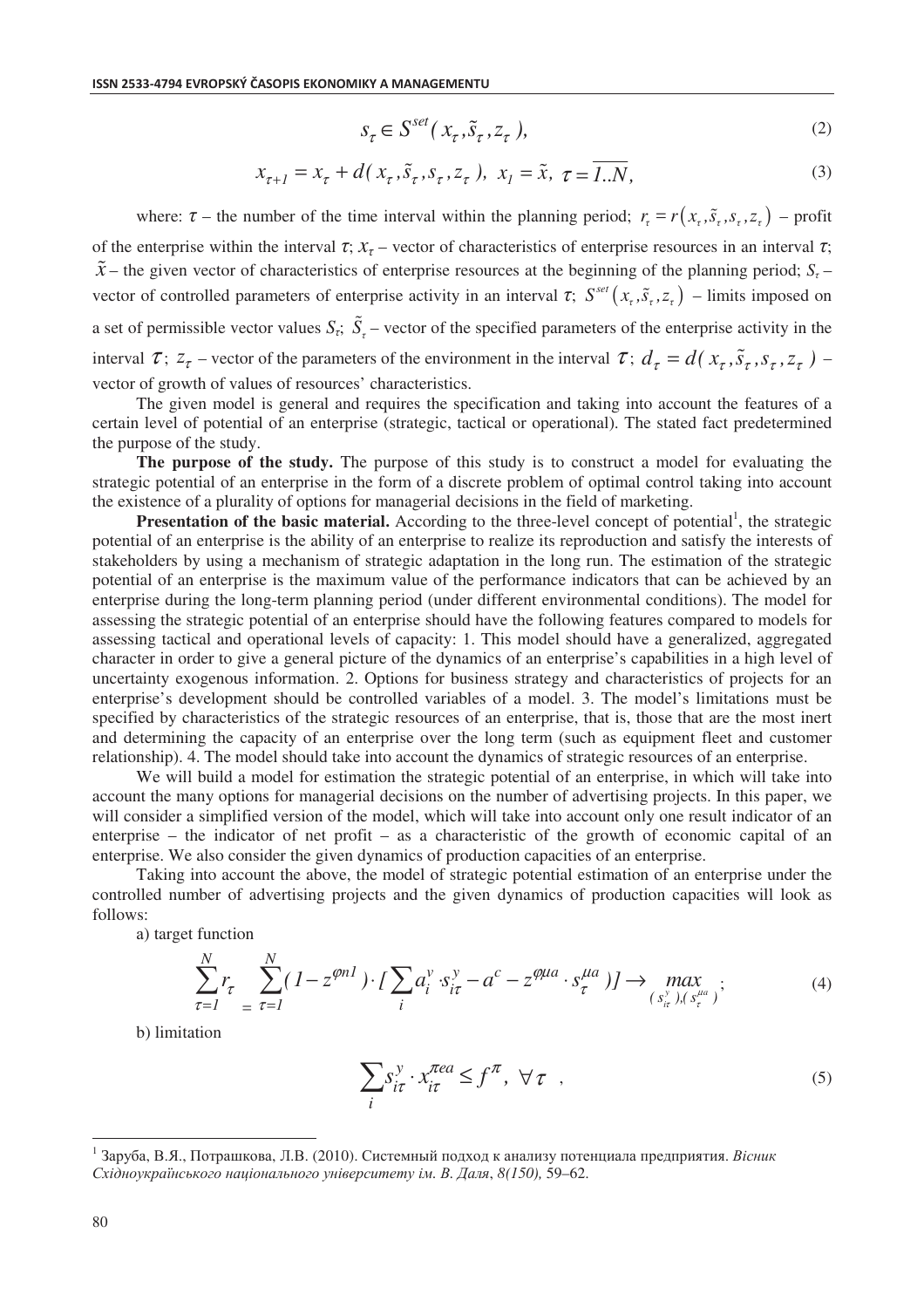$$
s_{i\tau}^y \le z_i^\mu + x_{i\tau}^{\mu d} \ , \quad \forall i, \tau \ , \tag{6}
$$

$$
r_{\tau} \ge 0 \; , \quad \forall \tau \; , \tag{7}
$$

$$
s_{i\tau}^{\mathcal{Y}} \ge 0 \;, \quad \forall i, \tau \;, \quad s_{\tau}^{\mu a} \in \{0,1\} \;; \tag{8}
$$

c) correlation that specify the dynamics of equipment

$$
N_{\tau+I}^{\pi e} = N_{\tau}^{\pi e} + N_{\tau}^{\pi e+}, \quad N_I^{\pi e} = \tilde{N}^{\pi e}, \tag{9}
$$

$$
\sum_{\alpha=1}^{N_{\tau}^{\pi e}} z_{N_{\tau}^{\pi e} + \alpha}^{\pi e \varphi q} \le r_{\tau} \quad , \tag{10}
$$

$$
I_{\tau}^{\pi e} = \{ q \mid l \le q \le N_{\tau}^{\pi e} \}, \qquad (11)
$$

$$
x_{i\tau}^{\pi ea} = 1 / \sum_{q \in I_{\tau}^{\pi e}} z_{qi}^{\pi eaq'} ; \qquad (12)
$$

d) correlation that specify the dynamics of additional demand

$$
x_{\tau+1}^{\mu a} = s_{\tau}^{\mu a} , \quad x_I^{\mu a} = 0 , \qquad (13)
$$

$$
x_{i\tau}^{\mu d} = z_i^{\mu a} \cdot s_{\tau}^{\mu a} + z_i^{\mu a} \cdot x_{\tau}^{\mu a} ; \qquad (14)
$$

$$
i \in \tilde{S}^w \,, \quad \tau = \overline{1..N} \quad ; \tag{15}
$$

where:  $r_{\tau}$  – net profit of an enterprise in the interval of time  $\tau$ ;

 $N$  – the number of time intervals within the planning period;

*controlled variables:* 

*y*  $s_{i\tau}^y$  – volume of production of *i*-type products at intervals of time  $\tau$ ;

 $s^{I\mu a}_{\tau}$  $\tau_{\tau}^{\mu a}$  – the number of marketing projects in the interval  $\tau$ ,  $s_{\tau}^{\mu a} \in \{0,1\}$ ;

*parameters set by business strategy:* 

 $N_{\tau}^{\pi e}$ τ + – the specified number of units of equipment put into operation at an enterprise on an interval  $\tau$ ; *N*  $e^+$   $\sum$   $\sum$   $\pi e$ *1*  $N^{\pi e+} = \sum N_{\tau}^{\pi}$ τ  $+ - \nabla_{M} \pi e +$ =  $=\sum_{\tau} N_{\tau}^{\pi e+}$ ;

 $\tilde{S}^w$  – a number of types of products produced by an enterprise in the planned period;

*v*  $a_i^{\nu}$  – the specific value "income minus variable costs" per unit of *i*-type products;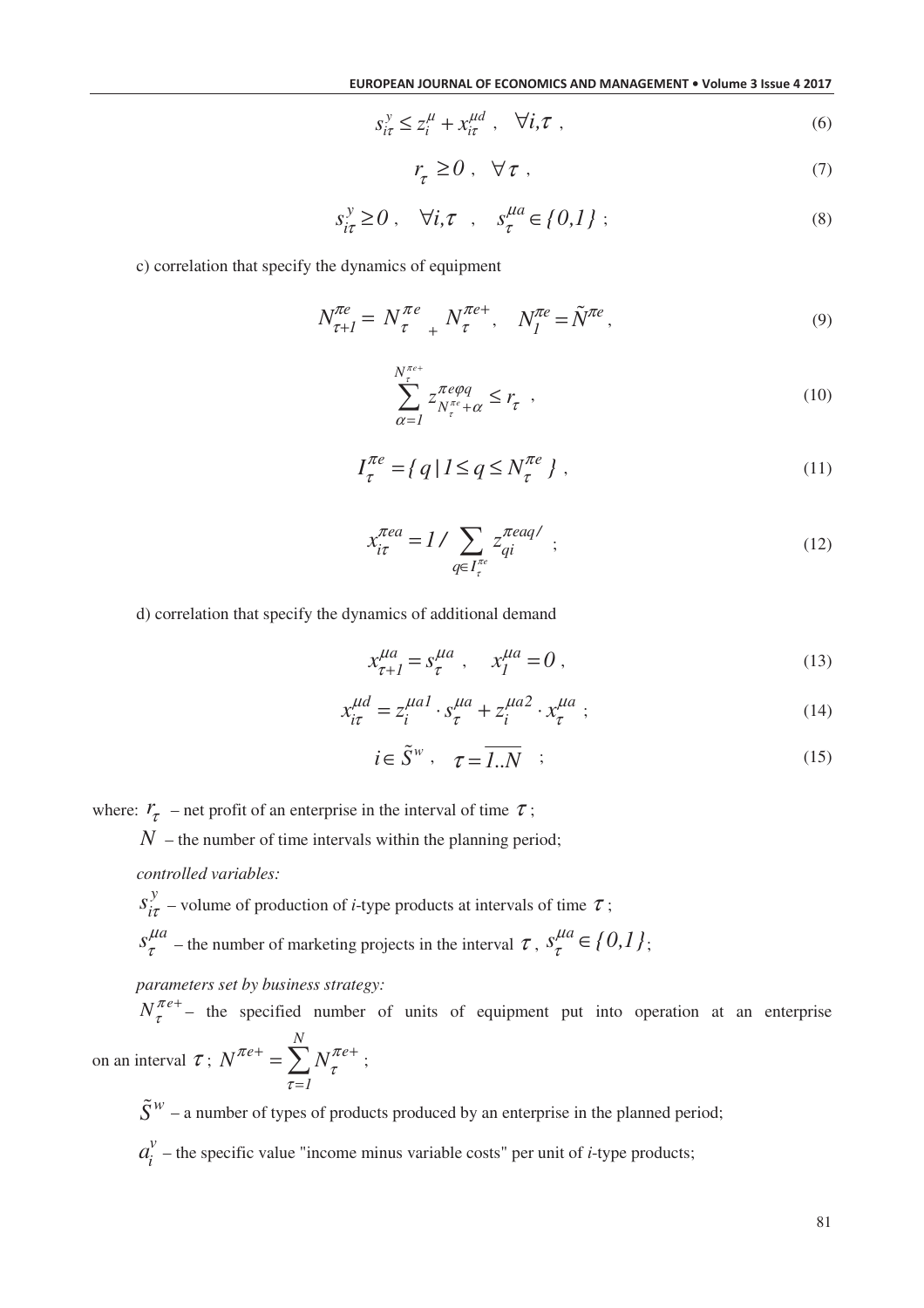$a^{c}$  – constant costs of an enterprise at one interval of time (without taking into account advertising costs);

*parameters of the environment:* 

 $z^{\varphi n l}$  – tax rate on profit;

 $z^{\phi\mu a}$  – the cost of an advertising project;

 $f^{\pi}$  – time work fund at one time interval;

 $z_{qi}^{\pi e aq}$  – productivity of *q*-type unit of equipment in production of *i*-type

products ( $q = 1, N_I^{\pi e} + N^{\pi e^+}$ );

*e q*  $z_q^{\pi e \varphi q}$  – cost of *q*-type unit of equipment (  $q = N_I^{\pi e} + 1, N_I^{\pi e} + N^{\pi e + 1}$  );

 $\mu$  $z_i^{\mu}$  – "guaranteed" volume of demand for *i*-type products (at one interval of time), which exists regardless of the presence of advertising;

*a1*  $z_i^{flat}$  – the coefficient that characterizes the dependence of demand for *i*-type products on advertising of the current period;

*a2*  $z_i^{IIa2}$  – the coefficient that characterizes the dependence of demand for *i*-type products on advertising of the past period;

*endogenous variables that describe the characteristics of an enterprise's resources and their dynamics:* 

 $x_{\tau}^{\mu a}$  $\tau_{\tau}^{max}$  – the number of last year's advertising projects that affect the level of demand at the interval  $\tau$  $(x_{\tau}^{\mu a} \in \{0,1\});$ 

*d*  $x_{i\tau}^{\mu}$  $\tau_{\tau}$  – additional demand for *i*-type products at  $\tau$  interval, formed as a result of the implementation of advertising projects in the planning period;

*ea*  $x_{i\tau}^{\pi}$  $\frac{\partial u}{\partial \tau}$  – time consuming equipment complex for production of a unit of *i*-type product at  $\tau$  interval;

 $N_{\tau}^{\pi e}$  $\tau^{\prime\prime}$  – the number of equipment units at the enterprise at the beginning of the interval  $\tau$ ;  $e = \tilde{N} \pi e$  $N_I^{\pi e} = \tilde{N}^{\pi e}$ ;

 $I_\tau^{\pi e}$  $\tau$ <sup>the</sup> – Set of numbers of all units of production equipment at the enterprise at the beginning of the  $\tau$  interval.

Let's consider the application of the dynamic programming method to solve the above model on a conditional example.

Let the strategic planning period cover 4 intervals (years),  $N = 4$ . During the first three years, the company will annually purchase and put into operation a new unit of equipment, increasing its production capacity ( $N_{\tau}^{\pi e}$ τ <sup>+</sup> =1 for  $\tau = \overline{I_1,3}$ ). And in each of these three years the company's management has a choice: whether or not to implement a certain large-scale advertising project aimed at increasing demand for products,  $s^{\mu a}_{\tau} \in \{0,1\}$ . By criterion of total net profit there is a certain optimal plan  $(s_{\tau}^{\mu aOPT}) = (s_1^{\mu aOPT} s_2^{\mu aOPT} s_3^{\mu aOPT})$ . The value of total profit in the planned period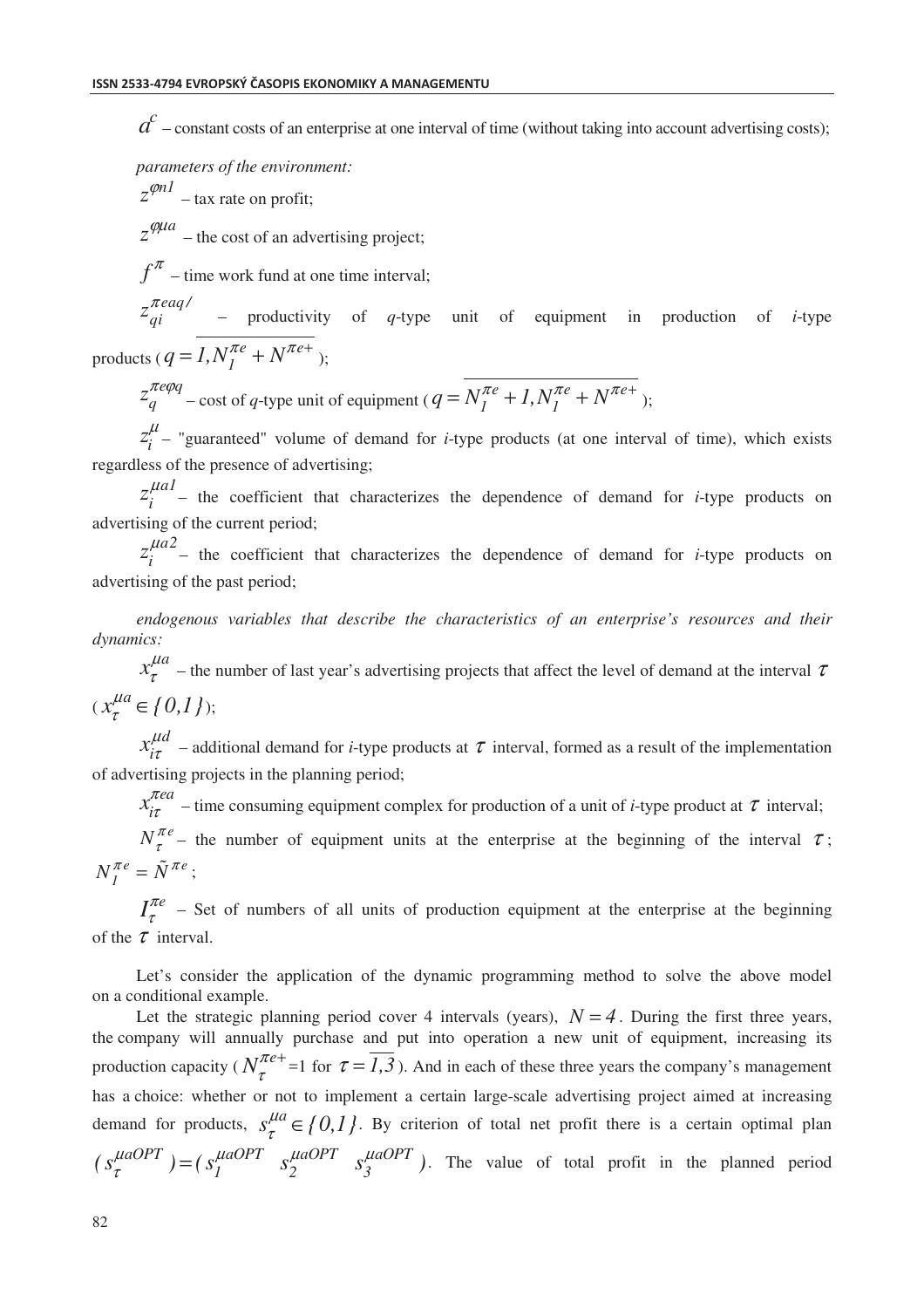at the optimal plan  $(s_{\tau}^{\mu aOPT})$  will characterize the size of the strategic potential of the enterprise in the given environment.

Let the model parameters have the following values:  $\tilde{S}^w = \{1, 2\}$ ;  $a_i^v =$  $a_1^v = 1400$ ;  $a_2^v =$  $a_2^{\nu} = 1500$ ;  $a^c = 10000;$   $z^{\varphi n l} = 0.18$ ,  $\pi u \varphi \rvert_{z} \ge 0;$   $z^{\varphi \mu a} = 30000;$   $f^{\pi} = 2000;$   $\tilde{N}^{\pi e} = 3;$  $\tilde{I}^{\pi e} = \{1, 2, 3\};$   $z_{qi}^{\pi e aq} = 0.05$  for  $i = \overline{1, 2},$   $q = \overline{1, 6};$   $z_{1}^{\mu} = 200;$   $z_{2}^{\mu} = 100;$  $z_1^{\mu a1} = z_2^{\mu a1} = 10$ ;  $z_1^{\mu a2} = z_2^{\mu a2} = 5$ .

The state of the enterprise resource system at the beginning of each year is described by the number of operating units of equipment and the number of advertising projects carried out in the previous interval (more precisely, the level of demand caused by the implementation of these advertising projects):  $x_{\tau} = (x_{3}^{\pi e}, x_{3}^{\mu a})$ .

To solve the above conditional example, we apply the principle of Bellman's optimality. At any state of the system, at an arbitrary step, it is necessary to choose the control so that profit at this step plus the optimal total profit at all subsequent steps is maximal.

For the problem under consideration, the Bellman equation has the following form:

$$
F_{\tau}(x_{\tau}) = \max_{s_{\tau}^{\mu a}} [r_{\tau}(x_{\tau}, s_{\tau}^{\mu a}) + F_{\tau+1}(x_{\tau+1}(x_{\tau}, s_{\tau}^{\mu a}))] ,
$$

where:  $F_{\tau}(x_{\tau})$  – The maximum total net profit that an enterprise receives when it moves from  $x_{\tau}$  state to the final state  $X_N$  under optimum control;

 $r_{\tau}$ ( $x_{\tau}$ ,  $s_{\tau}^{\mu}$  $r_{\tau}$ ( $x_{\tau}$ ,  $s_{\tau}^{\mu a}$ ) – net profit of the enterprise in the interval of time  $\tau$ , which depends on the state of the enterprise's resource system  $x_{\tau}$  and selected management  $s_{\tau}^{\mu a}$ ,  $\tau = \overline{I, N}$ ;

 $s_\tau^{\mu a}$  – management that transfers the system from the state  $x_\tau$  to  $x_{\tau+1}$  state (management  $s_\tau^{\mu a^*}$ , at which the value is reached  $ma$  $a_{11} E_{1x}$  *d*  $a_{1x}$   $a_{1y}$  $\iint_{S_{\tau}^{\mu a}} I \tau(\lambda_{\tau}, S_{\tau}) + \Gamma_{\tau+1}(\lambda_{\tau+1})$  $\max_{s_t^{\mu a}} [r_\tau(x_\tau,s_\tau^{\mu a}) + F_{\tau+I}(x_{\tau+I}(x_\tau,s_\tau^{\mu a}))]$  $\tau_{\tau}$ ( $x_{\tau}, s_{\tau}^{\mu a}$ ) +  $F_{\tau+1}$ ( $x_{\tau+1}$ ( $x_{\tau}, s_{\tau}^{\mu a}$ ))], is called conventionally optimal).

As it follows from the Bellman principle of optimality, an optimal management strategy can be obtained if first we find the optimal management strategy at the last step, then in the last two steps, then in the last three steps, and so on, until the first step.

As at the last interval of time  $\tau = N = 4$  marketing projects are not implemented, so  $F_4(x_4) = r_4(x_4^{\pi e}, x_4^{\mu a}, s_4^{\mu a}) = r_4(x_4^{\pi e}, x_4^{\mu a}, 0)$ . So calculations should be started with finding optimal control on the interval  $\tau = 3$ .

According to the Bellman equation, as  $s^{\mu a}_{\tau} \in \{0,1\}$ , so:

$$
F_3(x_3) = \max_{s_3^{\mu a}} [r_3(x_3^{\pi e}, x_3^{\mu a}, s_3^{\mu a}) + F_4(x_4(x_3^{\pi e}, x_3^{\mu a}, s_3^{\mu a}))] =
$$
  
= 
$$
\max \left\{ r_3(x_3^{\pi e}, x_3^{\mu a}, 1) + r_4(x_4^{\pi e}(x_3^{\pi e}, x_3^{\mu a}, 1), x_4^{\mu a}(x_3^{\pi e}, x_3^{\mu a}, 1), 0) \right\}
$$
  

$$
r_3(x_3^{\pi e}, x_3^{\mu a}, 0) + r_4(x_4^{\pi e}(x_3^{\pi e}, x_3^{\mu a}, 0), x_4^{\mu a}(x_3^{\pi e}, x_3^{\mu a}, 0), 0)
$$

.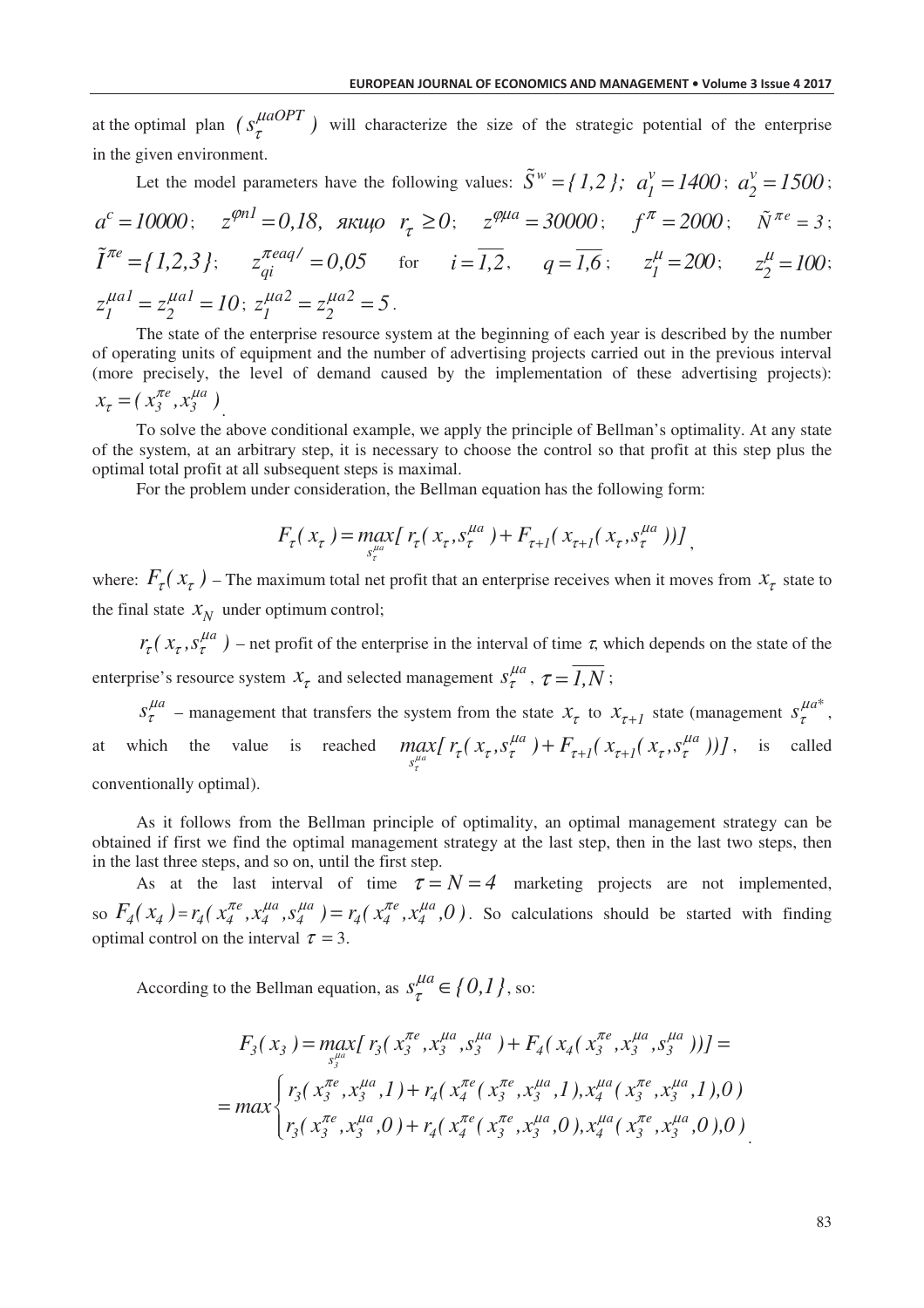At the beginning of the 3rd interval of the planning period, such variants of the state of the resource system of an enterprise are possible  $x_3 = (x_3^{\pi e} \ x_3^{\mu a})$ :

1. 
$$
x_3^{\pi e} = 2, x_3^{\mu a} = 0
$$

In this condition of the system the next variants of the values of future characteristics of the system are possible:

if 
$$
s_3^{\mu a} = 1
$$
, that:  $r_3(x_3^{\pi e}, x_3^{\mu a}, 1) = r_3(2,0,1) = 343580$ ,  
\n $x_4^{\pi e} = 3, x_4^{\mu a} = 1$ ;  $r_4(x_4^{\pi e}, x_4^{\mu a}, 0) = r_4(3,1,0) = 356290$ ;  
\nif  $s_3^{\mu a} = 0$ , that:  $r_3(x_3^{\pi e}, x_3^{\mu a}, 0) = r_3(2,0,0) = 344400$ ,  
\n $x_4^{\pi e} = 3, x_4^{\mu a} = 0$ ;  $r_4(x_4^{\pi e}, x_4^{\mu a}, 0) = r_4(3,0,0) = 344400$ .

Then 
$$
F_3(2,0) = max \begin{cases} r_3(x_3^{\pi e}, x_3^{\mu a}, 1) + r_4(x_4^{\pi e}, x_4^{\mu a}, 0) \\ r_3(x_3^{\pi e}, x_3^{\mu a}, 0) + r_4(x_4^{\pi e}, x_4^{\mu a}, 0) \end{cases} = 699870.
$$

Hence,  $s_3^{\mu a^*} = 1$  (conventionally optimal control at the interval  $\tau = 3$ ).

2. 
$$
x_3^{\pi e} = 2, x_3^{\mu a} = 1
$$

In this condition of the system the next variants of the values of future characteristics of the system are possible:

if 
$$
s_3^{\mu a} = 1
$$
, that:  $r_3(x_3^{\pi e}, x_3^{\mu a}, 1) = r_3(2, 1, 1) = 355470$ ,  
\n $x_4^{\pi e} = 3, x_4^{\mu a} = 1$ ;  $r_4(x_4^{\pi e}, x_4^{\mu a}, 0) = r_4(3, 1, 0) = 356290$ ;  
\nif  $s_3^{\mu a} = 0$ , that:  $r_3(x_3^{\pi e}, x_3^{\mu a}, 0) = r_3(2, 1, 0) = 356290$ ,  
\n $x_4^{\pi e} = 3, x_4^{\mu a} = 0$ ;  $r_4(x_4^{\pi e}, x_4^{\mu a}, 0) = r_4(3, 0, 0) = 344400$ .

Then 
$$
F_3(2,1) = max \begin{cases} r_3(1,1,1) + r_4(1,2,0) \\ r_3(1,1,0) + r_4(2,1,0) \end{cases} = 711760
$$
;  $s_3^{\mu a^*} = 1$ .

At the beginning of the 2nd year of the planning period, are possible the next options for the state of an enterprise's resource system  $x_2 = (x_2^{\pi e} \ x_2^{\mu a})$ :

1. 
$$
x_2^{\pi e} = 1, x_2^{\mu a} = 0
$$

In this condition of the system the next variants of the values of future characteristics of the system are possible:

if 
$$
s_2^{\mu a} = 1
$$
, that:  $r_2(x_2^{\pi e}, x_2^{\mu a}, 1) = r_2(1, 0, 1) = 343580$ ,  
 $x_3^{\pi e} = 2, x_3^{\mu a} = 1$ ;  $F_3(2, 1) = 711760$ ;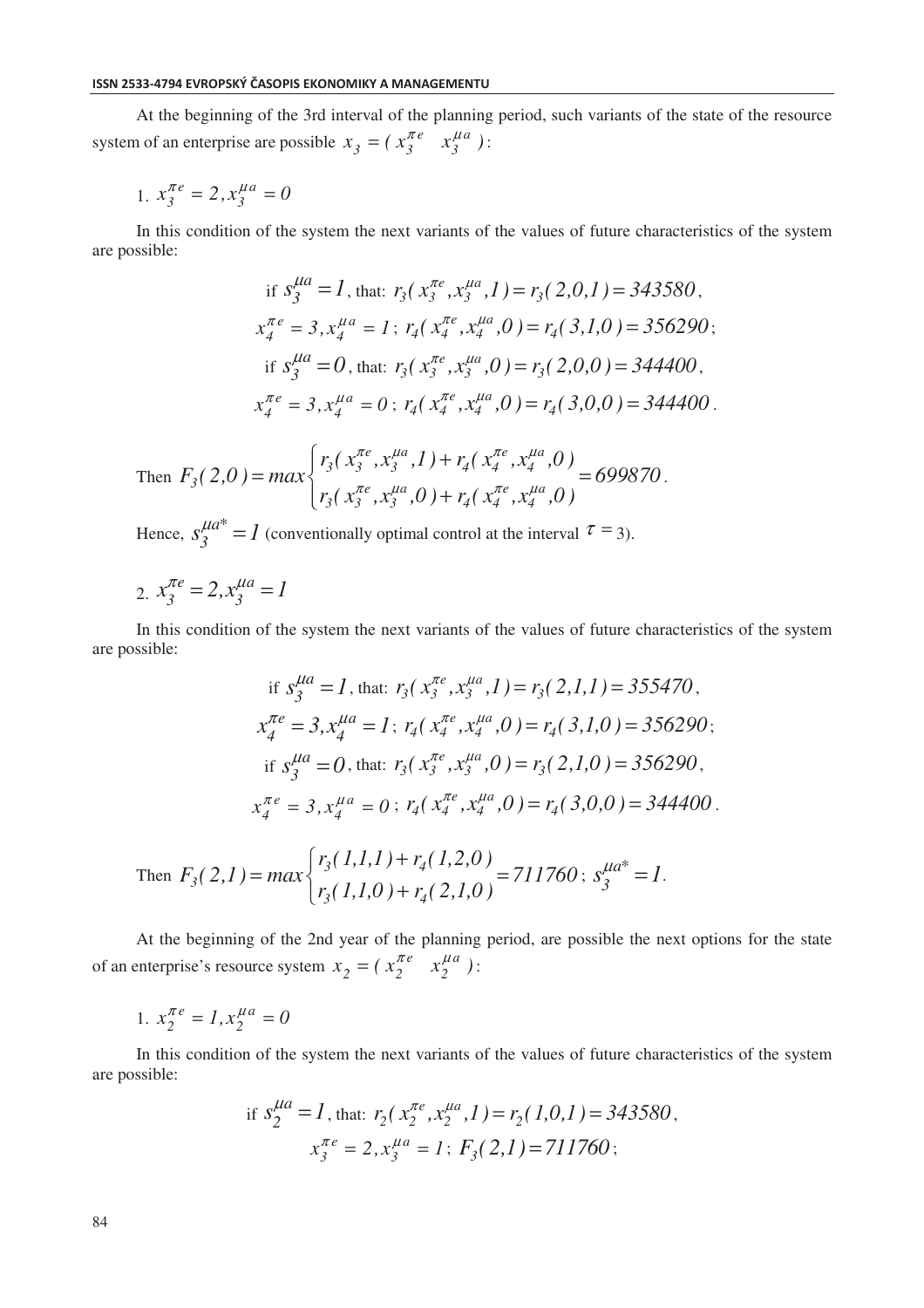if 
$$
s_2^{\mu a} = 0
$$
, that:  $r_2(x_2^{\pi e}, x_2^{\mu a}, 0) = r_2(1,0,0) = 344400$ ,  
\n $x_3^{\pi e} = 2$ ,  $x_3^{\mu a} = 0$ ;  $F_3(2,0) = 699870$ .  
\nThen  $F_2(1,0) = max \begin{cases} r_2(1,0,1) + F_3(2,1) \\ r_2(1,0,0) + F_3(2,0) \end{cases} = 1055340$ ;  $s_2^{\mu a^*} = 1$ ;  
\n2.  $x_2^{\pi e} = 1$ ,  $x_2^{\mu a} = 1$ 

*a*

In this condition of the system the next variants of the values of future characteristics of the system are possible:

if 
$$
S_2^{\mu a} = I
$$
, that:  $r_2(x_2^{\pi e}, x_2^{\mu a}, I) = r_2(I, I, I) = 355470$ ,  
\n $x_3^{\pi e} = 2, x_3^{\mu a} = I$ ;  $F_3(2, I) = 711760$ ;  
\nif  $S_2^{\mu a} = 0$ , that:  $r_2(x_2^{\pi e}, x_2^{\mu a}, 0) = r_2(I, I, 0) = 356290$ ,  
\n $x_3^{\pi e} = 2, x_3^{\mu a} = 0$ ;  $F_3(2, 0) = 699870$ .

Then 
$$
F_2(1,1) = max \begin{cases} r_2(1,1,1) + F_3(2,1) \\ r_2(1,1,0) + F_3(2,0) \end{cases} = 1067230
$$
;  $s_2^{\mu a^*} = 1$ .

At the beginning of the first year of the planning period, the resource system of the enterprise is in a condition  $x_1 = (0 \ 0)$ . In this condition of the system the next variants of the values of future characteristics of the system are possible:

if 
$$
s_I^{\mu a} = I
$$
, that:  $r_I(x_I^{\pi e}, x_I^{\mu a}, I) = r_I(0, 0, I) = 320620$ ,  
\n $x_2^{\pi e} = I$ ,  $x_2^{\mu a} = I$ ;  $F_2(1, I) = 1067230$ ;  
\nif  $s_I^{\mu a} = 0$ , that:  $r_I(x_I^{\pi e}, x_I^{\mu a}, 0) = r_I(0, 0, 0) = 344400$ ,  
\n $x_2^{\pi e} = I$ ,  $x_2^{\mu a} = 0$ ;  $F_2(1, 0) = 1055340$ .

Then 
$$
F_I(0,0) = max \begin{cases} r_I(0,0,1) + F_2(1,1) \\ r_I(0,0,0) + F_2(1,0) \end{cases} = 1399740
$$
;  $s_I^{\mu a^*} = 0$ .

Let's consider the obtained results in reverse order. As  $x_1 = (0 \ 0)$  i  $s_1^{\mu a*}$  $s_1^{\mu a^*} = 0$ , so  $x_2 = (1 \ 0)$ . For the variant  $x_2 = (1 \ 0)$  conventionally optimal control has been determined  $s_2^{\mu a^*} = 1$ . Then  $x_3 = (2 \ 1)$ . For the variant  $x_3 = (2 \ 1)$  conventionally optimal control has been determined *a\**  $s_j^{\mu a^*} = 1$ . Then  $x_j = (3 \ 1)$  Problem solving:  $s^{\mu a OPT} = (0 \ 1 \ 1)$ . This task solution corresponds to the value of the total net profit of the enterprise in the planning period  $r^{sum*} = 1399740$ . It is this value that characterizes the magnitude of the strategic potential of the enterprise in the given parameters of the environment.